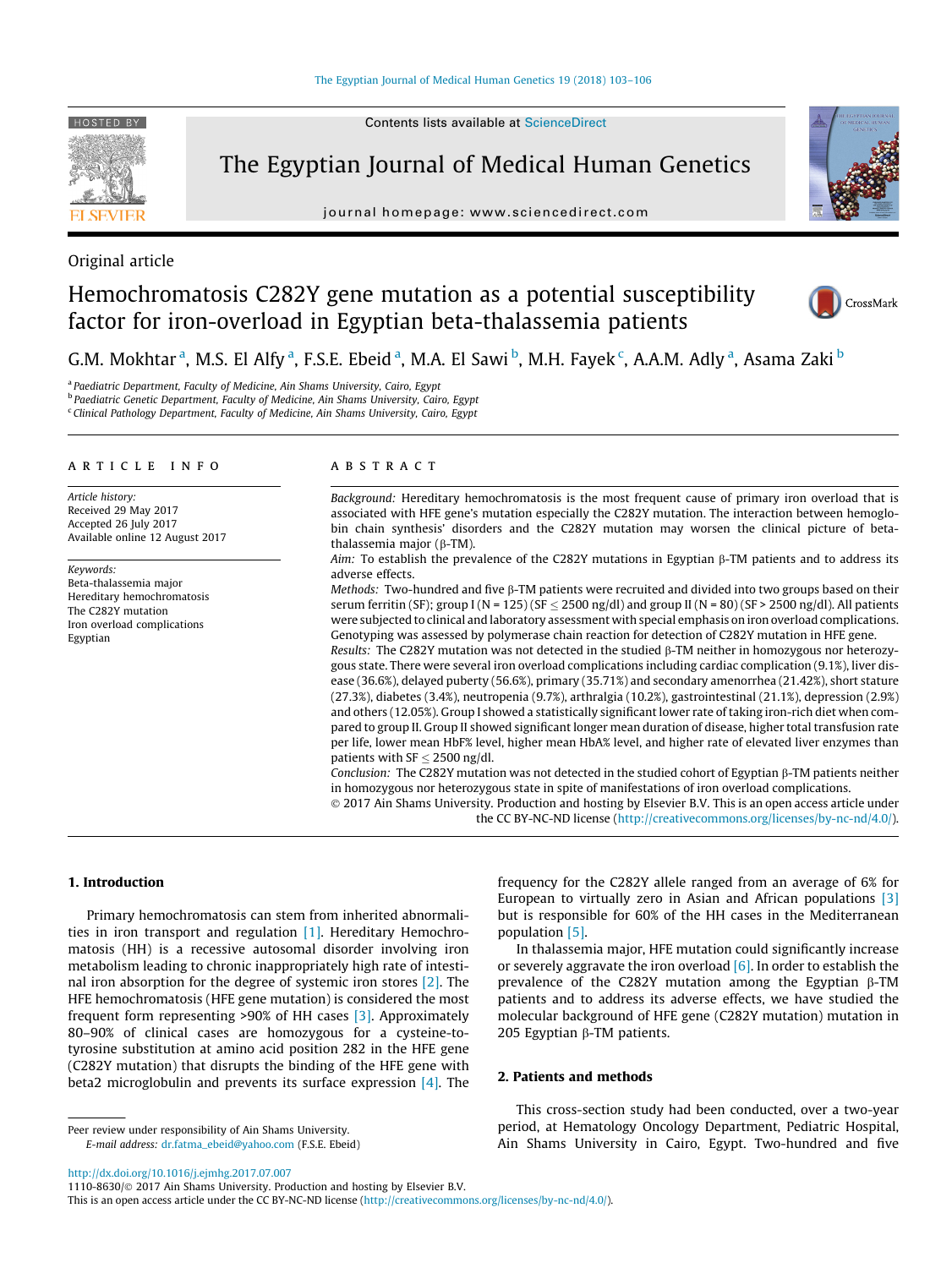patients with transfusion dependent  $\beta$ -TM, were recruited. The diagnosis of the recruited patients was confirmed by qualitative and quantitative analysis of hemoglobin using high performance liquid chromatography (HPLC) using D-10 (BioRad, Marnes La Coquette, France). They were 111 females and 94 males, their mean age was  $12.42 \pm 7.35$  years, the youngest was two years and the oldest was 36 years. The details of the study design and laboratory investigations were explained to all individuals and/or their parents, and verbal informed consent were obtained from each patient or their legal guardians before enrolment in the study. The study was approved from the institutional regulatory board of Pediatric Hospital, Faculty of Medicine, Ain Shams University and were in accordance with The Code of Ethics of the World Medical Association (Declaration of Helsinki) for experiments in humans, 1975.

All patients were subjected to retrospective review of the filing system (patient specific record-keeping system for Hematology Oncology Department) and self-reported history from the patients and/or their parents during their follow up visits emphasized on demographic data, dietetic habit of taking high iron containing diet [\[7\]](#page-3-0), transfusion and chelation history. Thorough clinical assessment with special emphasis on any complications of iron overload was done.

Laboratory investigations included complete blood count (CBC) with examination of Leishman-stained smears for red blood cell (RBC) morphology and differential white blood cell (WBC) count, with calculation of the mean pre-transfusion hemoglobin level over the last six months prior to the study, kidney function test (serum creatinine), liver function tests (alanine transaminase, total and direct bilirubin), and random blood sugar were performed. Serum ferritin (SF) concentration (chemiluminescence principle (Im – Multie)) was performed and patients were divided into two groups according to their SF level; Group I:  $\beta$ TM had SF levels  $\leq$ 2500 ng/dl and Group II:  $\beta$ TM had SF levels > 2500 ng/dl.

Five milliliters of blood were withdrawn on five milliliters EDTA vacutainer (BDH) under complete aseptic technique and stored at 20 c until genotyping was performed for C282Y mutation detection as follow:

- Genomic DNA was extracted from peripheral leukocytes by using (Wizard genomic DNA purification kit, Promega). According to manufacturer manual 300  $\mu$ l of blood sample and 900 ml of lysis solution were incubated for 10 min at room temperature, centrifuged at 13,000–16,0000 rpm for 20 s. The supernatant was discarded and 300 ml nuclei lysis solution were added and were mixed by inversion. Then protein precipitation solution was added and vortex mixed for 20 s, was centrifuged at 13.000–16.000 rpm for 3 min.
- $\blacksquare$  To precipitate the DNA, the supernatant was transferred to a new tube containing 300 ml iso-propanol and mixed gently. The mixture was centrifuged 13.000–16.000 rpm and the ethanol was aspirated followed by air drying of the pellet (10– 15 min). DNA was rehydrated in the 100 ml of DNA rehydration solution for 1 h at 65 $\degree$ C. The dissolved DNA was stored at  $-20$  °C till the next step.
- PCR amplification of targeted DNA fragment was done using ready Mix ™ Taq PCR reaction mixture (Sigma-Aldrich Biotechnology LP.) as follows:
- PCR Master Mix was thawed at room temperature, vortex mixed and then centrifuged briefly and the PCR mix was prepared on ice according to manufacturer. Two primers sets were used for DNA amplification according to Oliveira et al., 2006 [\[8\]:](#page-3-0) 5'GGGTATTT CCTTCCTCCAACC3' and 5'CTCAGGCACTCCTCTCAACC3'
- The amplification PCR program (PCR Hypaid Sprint thermal cycler), was performed according to manufacturer manual, and generated an amplified PCR fragment of 441 bp in length

for the fragment harboring C282Y gene mutation. The amplified PCR products was then digested using RsaI restriction enzyme (Promega Corporation kit, Part# 9PIM712, USA) and the C282Y gene mutation created a new RsaI site. The digested PCR products were cut into two fragments (145 and 296 bp) in the normal allele, while in the mutated DNA allele three fragments (29, 116, and 296 bp) were generated  $[8]$ .

 The digested PCR products were analyzed on 3% agarose gel electrophoresis and the samples were run at 80 V for 45 min. Afterward, the digested PCR products were examined under ultraviolet trans-illuminator and the size is recorded in relation to the ladder and to the bands co-running samples. Photography of the gel was done using digital camera for demonstration of the results and for future follow up.

#### Statistical analysis

Analysis of data was done using IBM Statistical Program for Social Science for Windows, Version 20 (Armonk, NY: IBM Corp 2011). Quantitative variables were described as mean, standard deviations (SD), median, and range, and qualitative variables were described as number and percentage. Comparison between two independent groups with quantitative data and parametric distribution was done by using Independent *t*-test. The  $\chi^2$  test was used to detect the difference in proportions between the groups. Pearson correlation coefficients were used to assess the relation between two studied parameters in the same group. The confidence interval was set to 95% and consequently the p-value was considered significant at the level of <0.05.

# 3. Results

As regards the demographic data of the studied cohort, 30.2% were third in order of birth or higher owing to the national high birth rate, moreover there was a high prevalence of consanguineous marriage (61.5%) and a high rate of positive family history (59.5%) among the studied patients. The age distribution of the studied patients relatively represent non-homogenous pattern in the various age group and most of patient's age were between ten and twenty years (39%).

There was a positive correlation between patient's age and both total transfusions rate given per life ( $r = 0.88$ ,  $p < 0.0001$ ) and transfusion index ( $r = 0.14$ ,  $p < 0.04$ ) as illustrated in ([Fig. 1\)](#page-2-0). As regards the different type of chelating agents used during the cohort, the main chelating agent used during the study was oral iron chelator deferiprone (DFP) (65.3%), 102 patients treated with dose of 50 mg/ kg/day, 21 patients were on dose of 75 mg/kg/day and ten patients were on dose of 100 mg/kg/day. Deferoxamine subcutaneous (DFO SC) on dose of 40 mg/kg/day for five days per week was used as a single iron chelator agent in 27.3% of patients, and in combination with deferiprone in 3.9% of patients. Only three of our patients (1.5%) did not receive chelation therapy.

Group II ( $\beta$ TM with SF levels > 2500 ng/dl) showed a statistically significant longer mean duration of disease and higher total transfusion rate per life when compared to group I as illustrated in [Table 1.](#page-2-0) Group I ( $\beta$ TM with SF levels  $\leq$ 2500 ng/dl) showed a statistically significant lower rate of taking iron rich diet (62.4%) when compared to group II (86.3%) ( $x^2$  = 13.68, p = <0.0001). Group II showed a statistically significant lower mean hemoglobin F% level and higher mean hemoglobin A% level when compared to group I. Furthermore, group II showed statistically significant higher rate of elevated liver enzymes ( $P < 0.05$ ) and higher random blood sugar level.

As regards the frequency of observed iron-overload complications; twenty patients had cardiac complications in the form of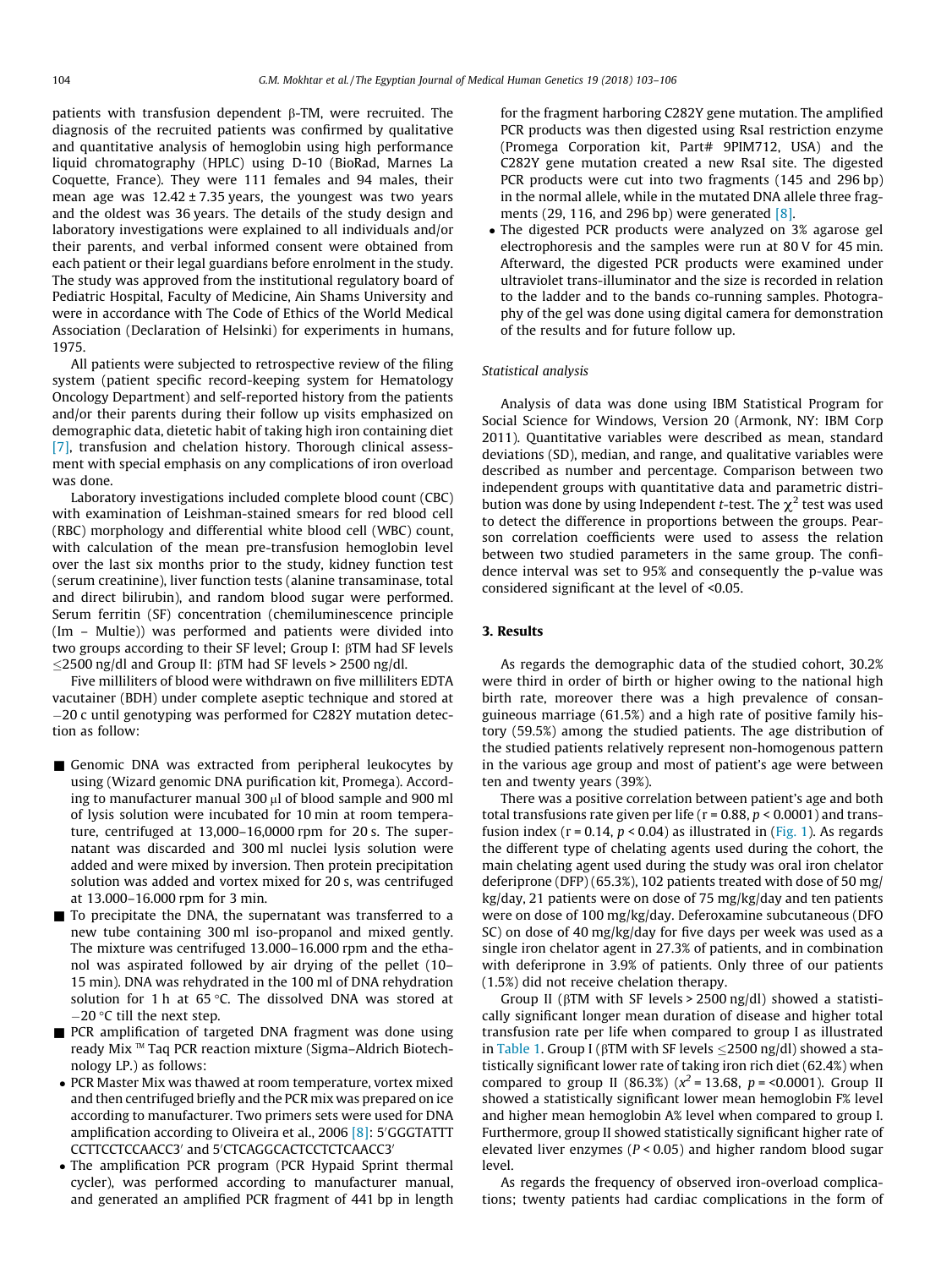<span id="page-2-0"></span>

Fig. 1. Scatter diagram of the correlation between the age of the studied patients and [A] total transfusions per life and [B] transfusion index.

#### Table 1

Comparison between group I and group II according to the studied parameters.

| Variables; Mean ± SD                    | Group I (Serum Ferrtin $<$ 2500 ng/dl) (N = 125) | Group II (Serum Ferrtin > 2500 ng/dl) ( $N = 80$ ) | t    | p     |
|-----------------------------------------|--------------------------------------------------|----------------------------------------------------|------|-------|
| Age (months)                            | $139.70 \pm 86.71$                               | $163.73 \pm 88.94$                                 | 1.92 | 0.06  |
| Age at first transfusion (months)       | $15.92 \pm 14.33$                                | $17.76 \pm 19.56$                                  | 0.78 | 0.44  |
| Duration of disease (months)            | $122.40 \pm 82.96$                               | $147.07 \pm 85.39$                                 | 2.05 | 0.04  |
| Frequency of transfusions (months)      | $1.24 \pm 0.46$                                  | $1.36 \pm 0.53$                                    | 1.75 | 0.08  |
| Total transfusions/life                 | $150.46 \pm 126.13$                              | $191.24 \pm 142.87$                                | 2.14 | 0.03  |
| Transfusion index (ml/kg/year)          | $148.72 \pm 55.72$                               | $163.50 \pm 63.61$                                 | 1.75 | 0.08  |
| Age at start chelation (months)         | $50.14 \pm 40.11$                                | $53.05 \pm 48.99$                                  | 0.46 | 0.64  |
| Duration of chelation (months)          | $31.04 \pm 36.57$                                | $40.05 \pm 48.17$                                  | 1.52 | 0.13  |
| Hb F level $(\%)$                       | $50.16 \pm 23.12$                                | $43.33 \pm 24.31$                                  | 2.02 | 0.04  |
| Hb A level $(\%)$                       | $44.50 \pm 22.60$                                | $52.31 \pm 23.52$                                  | 2.38 | 0.02  |
| Hb A2 level $(\%)$                      | $3.80 \pm 2.47$                                  | $3.28 \pm 1.96$                                    | 1.58 | 0.11  |
| Alanine aminotransferase (IU/L)         | $44.88 \pm 45.56$                                | $71.80 \pm 65.48$                                  | 3.47 | 0.001 |
| Total bilirubin (mg/dl)                 | $2.65 \pm 2.14$                                  | $2.14 \pm 1.48$                                    | 1.86 | 0.06  |
| Direct bilirubin (mg/dl)                | $0.34 \pm 0.23$                                  | $0.34 \pm 0.25$                                    | 0.08 | 0.94  |
| Indirect bilirubin (mg/dl)              | $2.31 \pm 2.08$                                  | $1.77 \pm 1.38$                                    | 2.05 | 0.04  |
| Random blood sugar                      | $85.74 \pm 14.32$                                | $93.57 \pm 24.10$                                  | 2.92 | 0.004 |
| Serum creatinine (mg/dl)                | $0.34 \pm 0.14$                                  | $0.32 \pm 0.11$                                    | 1.33 | 0.18  |
| Mean pre-transfusion hemoglobin (mg/dl) | $7.59 \pm 1.40$                                  | $7.38 \pm 1.33$                                    | 1.11 | 0.27  |

heart failure [18(7.79%)] and two patients (0.98%) had arrhythmia. Viral hepatitis markers in the form of HBs Ag & HCV Ab were assessed in 176 patients only out of the 205 studied patients, seven patients tested positive for HBs Ag and 68 tested positive for HCV Ab, furthermore seventy-three patients had hepatic complications in form of mild (3-fold), moderate  $(>3-10-fold)$ , severe  $(>3-10-fold)$ fold) increase liver enzymes [22(10.73%), 33(16.10%), 18(8.78%) respectively].

Seventy-six patients were eligible for assessment of puberty; of them 43 had delayed puberty (56.58%). Ten female patients out of the 28 who were supposed to have their menstruation had primary amenorrhea (35.71%). Ten patients had endocrinal complication; one patient (0.49%) had hypothyroidism, two patients (0.98%) had hyperparathyroidism and seven (3.41%) had diabetes mellitus. Fifty-six patients (32%) had short stature [their height were below the third percentile].

As regards the complications th7at might be due to iron chelation therapy; twenty patients had neutropenia in form of mild (ANC < 1500–>1000), moderate (ANC < 1000–>500), severe (ANC<5 0 0) [5(2.43%), 5(2.43%), 10(10.22%) respectively] and arthralgia were noticed in 23 patients (10.22%) and gastrointestinal tract upset were observed in 43 patients (21.1%).

As regards the hemochromatosis gene, the C282Y mutation was not detected in  $\beta$ TM patients neither in homozygous nor heterozygous state as all patients showed normal allele as shown in [Fig. 2.](#page-3-0)

## 4. Discussion

The hereditary hemochromatosis is a recessive autosomal disorder involving iron metabolism and resulting from hemochromatosis gene (HFE) mutation  $[9]$ . It is considered the most frequent form representing >90% of HH cases [\[10\]](#page-3-0) and approximately 80–90% of clinical cases are homozygous [\[3\]](#page-3-0) and 3.6% are heterozygous for C282Y mutation  $[11]$ . In  $\beta$ TM, HFE mutation could significantly aggravate the iron overload  $[6]$ . In order to establish the frequency and address the adverse effects of the C282Y mutation, we have studied the molecular background of HFE gene (C282Y mutation) in 205 Egyptian  $\beta$ TM patients and we found that the C282Y mutation was not detected in our studied population neither in homozygous nor heterozygous state.

The current finding is in agreement with a previous Egyptian study on 59  $\beta$ TM [\[12\],](#page-3-0) and with others studies on 400 Iranian populations  $[6]$ , limited group from Tehran region  $[13]$ , and fifty Tunisian beta thalassemia patients  $[14]$ , the authors did not find any